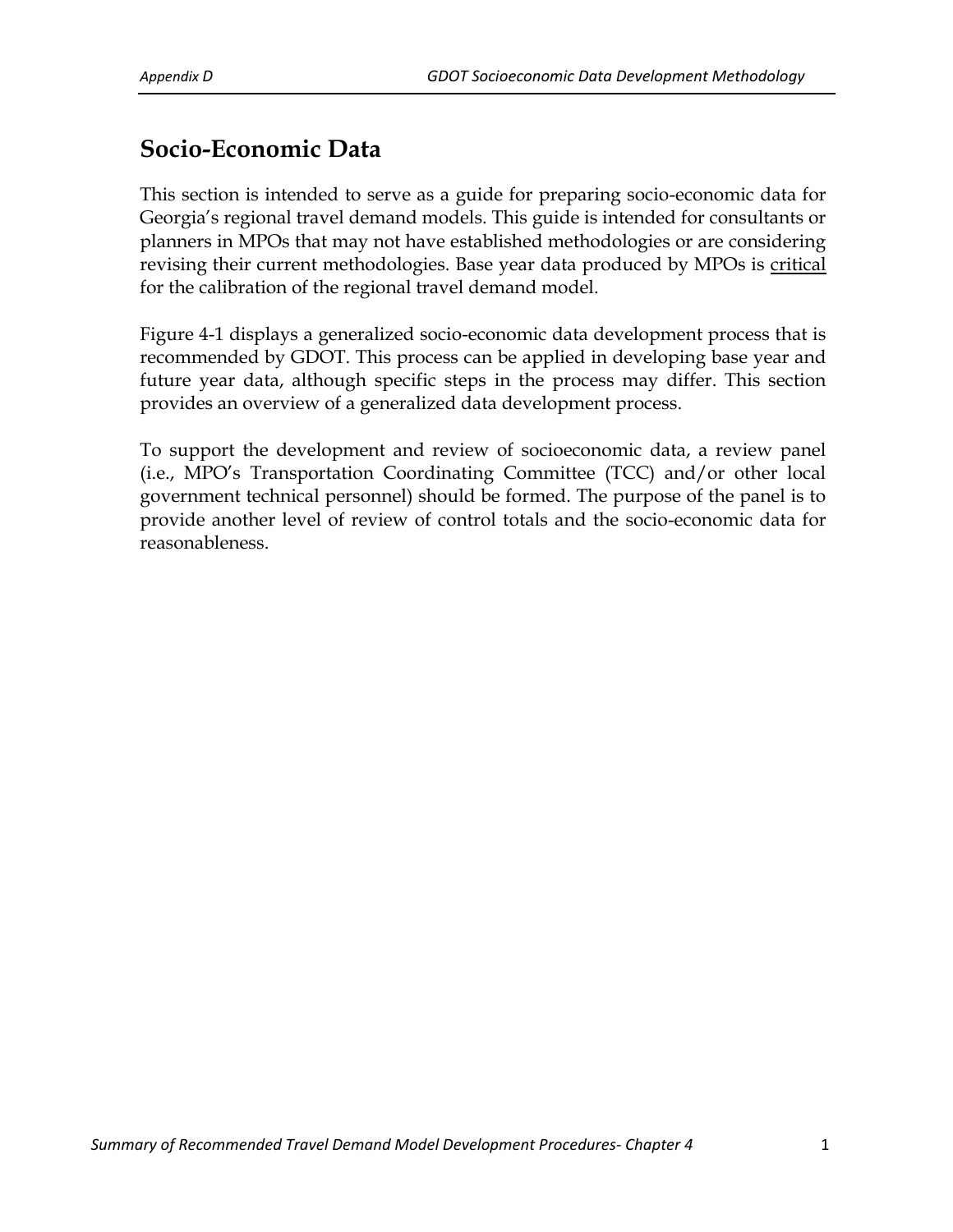### **Figure 4-1 Figure** Error! No text of specified style in document.**-1 – Generalized Travel Model Socio-Economic Data Generalized Travel Model Socio-Economic Data Development Process Development Process**

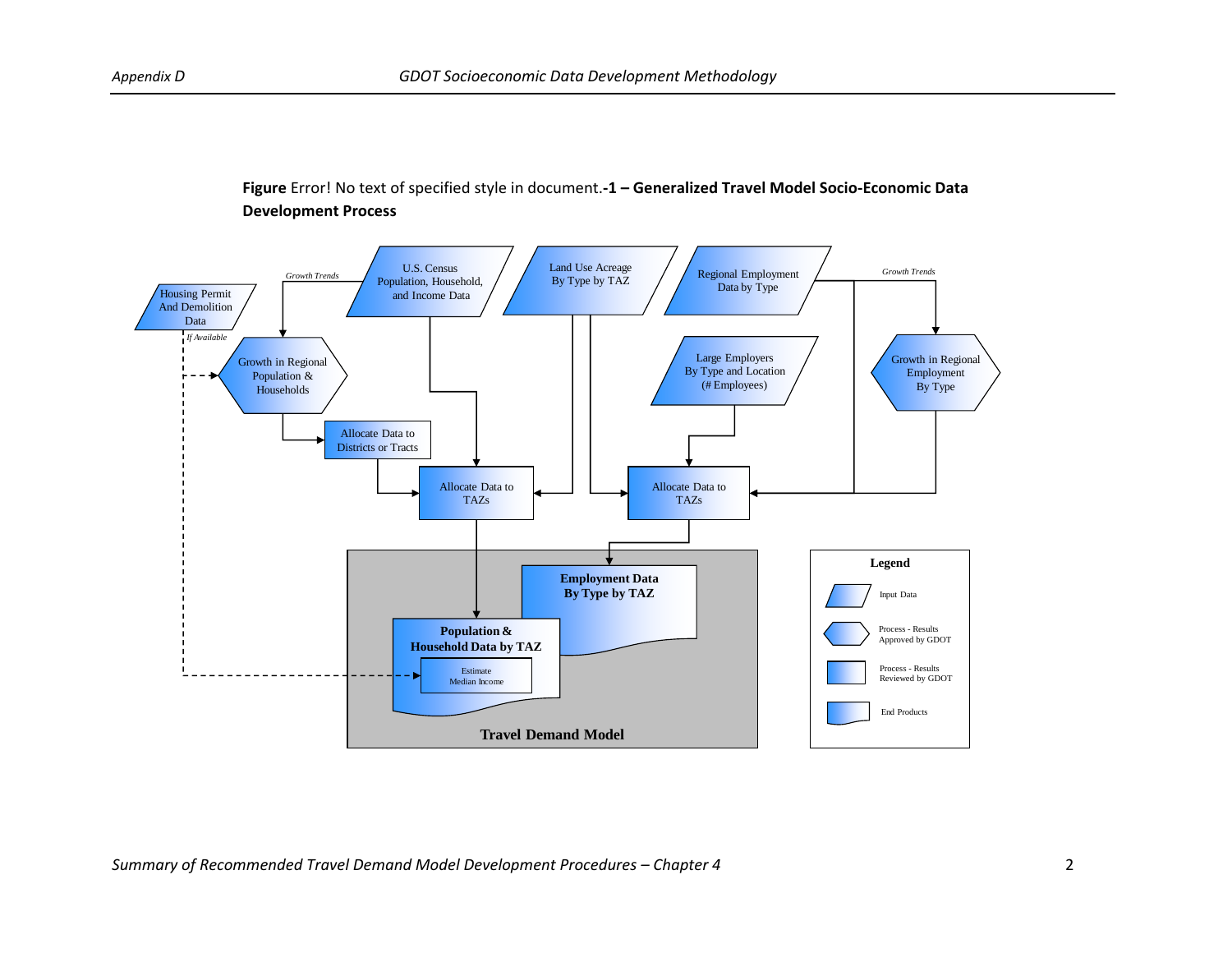#### **Base Year Data**

The data required for each TAZ and potential data sources are shown below.

**Table** Error! No text of specified style in document.**-1 - Socio-Economic and General Data Required by TAZ**

| Data Variables           | <b>Potential Data Sources</b>                           |
|--------------------------|---------------------------------------------------------|
| Population               | U.S. Census block-level data                            |
| Households               | (www.census.gov) and local                              |
|                          | building and demolition                                 |
| Median Income            | permits                                                 |
|                          |                                                         |
| Total Employment         |                                                         |
| Retail Employment        | U.S. Census, Georgia                                    |
| Service Employment       | Department of Labor                                     |
| Manufacturing Employment | (www.dol.state.ga.us),                                  |
| Wholesale Employment     | commercial sources (such as                             |
|                          | Dun & Bradstreet), local county                         |
|                          | building permit data, and local                         |
|                          | employment data                                         |
|                          | <b>Bureau of Economic Analysis</b>                      |
|                          | (www.bea.gov)                                           |
|                          | Census Longitudinal                                     |
|                          | Employer-Household                                      |
|                          | Dynamics (LEHD) Origin-                                 |
|                          | <b>Destination Employment</b>                           |
|                          | Statistics (LODES)                                      |
| School Enrollment        | Georgia Department of                                   |
|                          | Education,                                              |
|                          | County/Municipalities Boards                            |
|                          | of Education, Georgia                                   |
|                          | <b>Independent Schools</b><br>Association, local school |
|                          |                                                         |
|                          | systems, private schools, and                           |
|                          | Georgia Board of Regents                                |
| Acres                    | Geographic Information                                  |
|                          | Systems                                                 |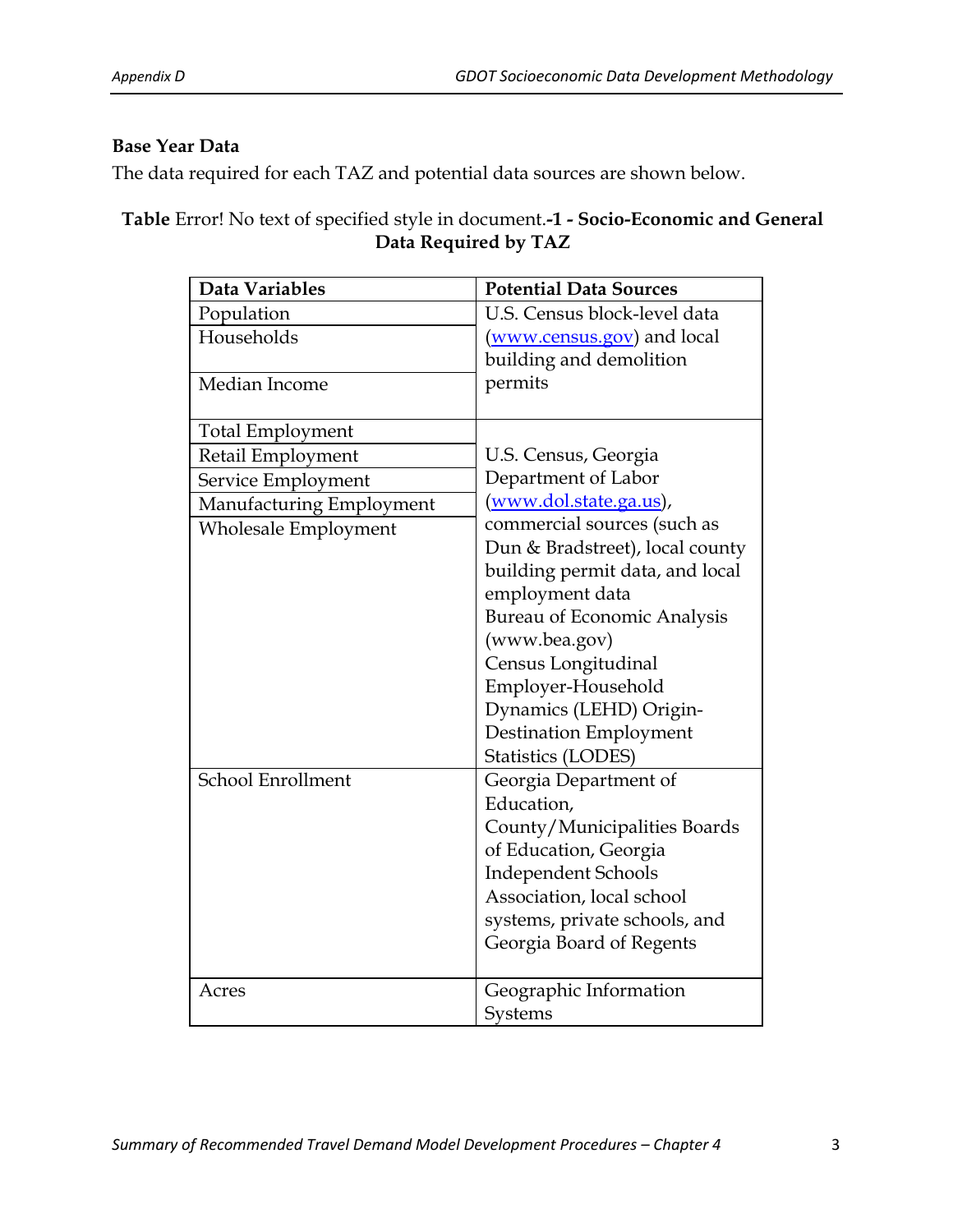### **Population, Households, and Income**

U.S. Census data is the primary source for developing population and household data at the TAZ level. Population and household totals are available at the Census block level in the Decennial Census. TAZ boundaries should not cross Census block boundaries, so estimation of population and household data are usually aggregation processes.

Growth or decline that occurs between Census counts must be reflected in base year data (for base years between Census years). American Community Survey (ACS) provides 1 year, 3 year and 5 year estimates. TAZ specific adjustments can usually be made using local building and demolition permit data, supplemented by local knowledge of building activity. If building activity data is unavailable, planners should use a step-down estimation process. Begin by estimating the regional growth in population, then allocate that growth to planning districts (perhaps based on discussions with people who are knowledgeable of local building patterns), then further disaggregate the growth to TAZs. Existing land uses can be used as a basis for TAZ level allocation.

Adjustments to population and households need to be taken for instances where group quarters exist. Common examples of this type of housing include prisons, hospitals, nursing homes and dormitories. While these group quarters have a distinct population, residents do not make trips in a typical fashion. For prisons and hospitals, the population should be removed from the socioeconomic data used in the modeling process. In other examples, a more representative population should be used to model the population utilizing the transportation network. In all of these examples, these group quarters should also correspond to a certain level of employment, e.g., hospital staff. In the case of a hospital, this employment will generate trips to the TAZ that is more representative of true conditions.

Income data is available at the Census Tract (and Block Group) level. Since detailed income data is not available for smaller geographic areas, TAZ income data can be estimated from its associated Census Tract's (or Block Group's) data. Relatively large changes in development patterns (e.g., high cost homes constructed in a low income area) are usually necessary to produce significant changes in median income at the Census tract level. Such changes often occur slowly, so most TAZs will not require adjustments from Census income data. However, if specific TAZs have experienced considerable changes in development patterns since the last Census (e.g., new residential areas in a rural tract), some adjustments to income data are recommended.

### **Employment by Type**

There are multiple sources of employment data. The Georgia Department of Labor (GDOL) provides county profiles and other reports that include county employment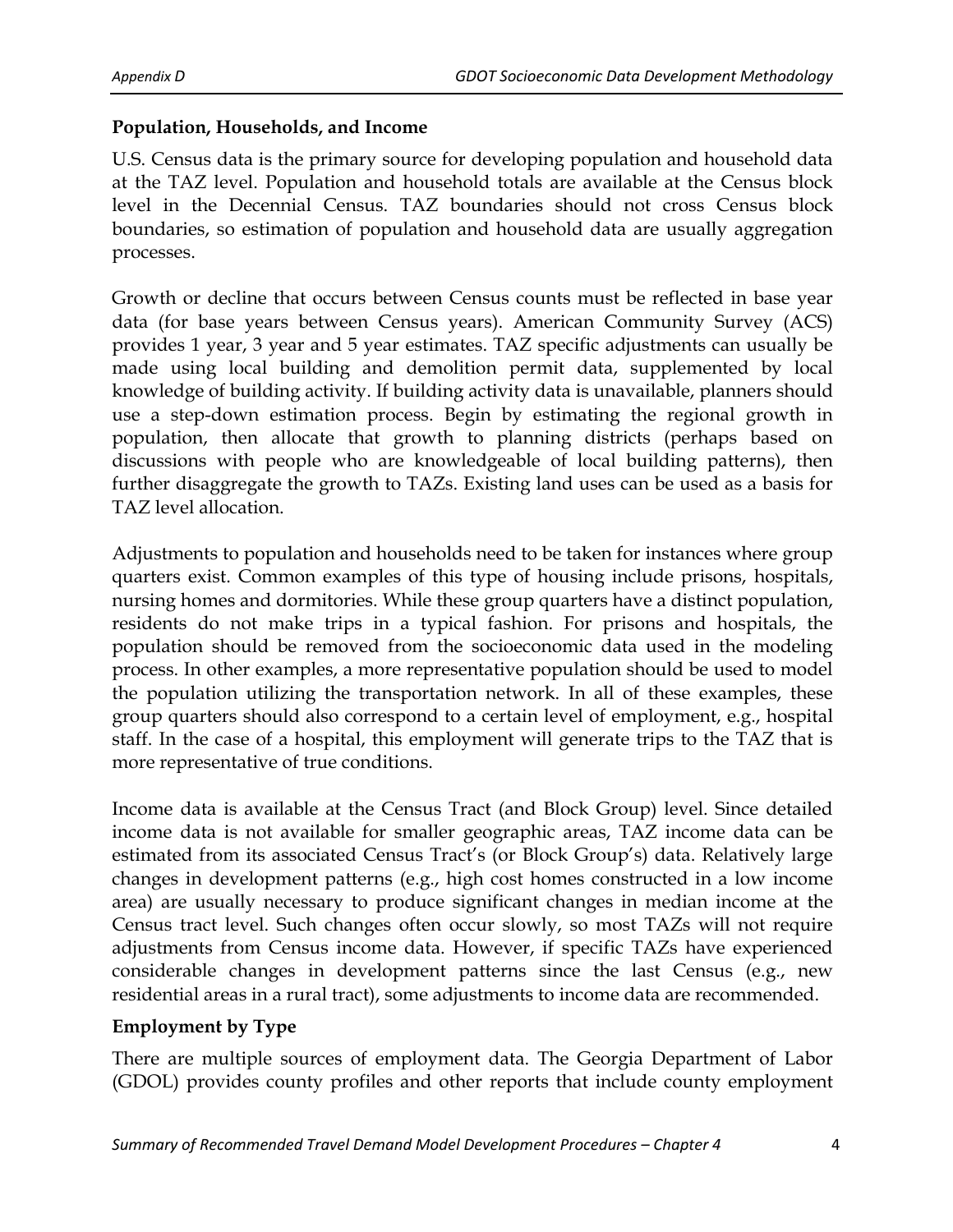totals by employment class<sup>1</sup>. The US Census Bureau produces County Business Patterns reports, which provide employment by type at the county level. The US Department of Commerce Bureau of Economic Analysis (BEA) produces county employment estimates by North American Industry Classification System (NAICS) categories that should be used as control totals for Georgia MPO models. County level employment data can be downloaded from the BEA website<sup>2</sup> . BEA data serves as a good source for control totals because the estimates include employment for industries that are not covered, or not fully covered, by unemployment insurance programs, where most other data sources exclude a significant amount of employment. Table 4-2 summarizes how NAICS employment data should be grouped to produce the required GDOT control totals for employment by type.

| <b>Equivalency Table</b>                  |                                 |  |
|-------------------------------------------|---------------------------------|--|
| <b>NAICS Employment Category</b>          | <b>GDOT Employment Category</b> |  |
| Farm employment                           | Service Employment              |  |
| Forestry, fishing, and related activities | Service Employment              |  |
| Mining                                    | Service Employment              |  |

| Table Error! No text of specified style in document.-2 - GDOT NAICS Employment |
|--------------------------------------------------------------------------------|
| <b>Equivalency Table</b>                                                       |

| Farm employment                                  | Service Employment       |
|--------------------------------------------------|--------------------------|
| Forestry, fishing, and related activities        | Service Employment       |
| Mining                                           | Service Employment       |
| <b>Utilities</b>                                 | Service Employment       |
| Construction                                     | Service Employment       |
| Manufacturing                                    | Manufacturing Employment |
| Wholesale trade                                  | Wholesale Employment     |
| Retail trade                                     | Retail Employment        |
| Transportation and warehousing                   | Wholesale Employment     |
| Information                                      | Service Employment       |
| Finance and insurance                            | Service Employment       |
| Real estate and rental and leasing               | Service Employment       |
| Professional, scientific, and technical services | Service Employment       |
| Management of companies and enterprises          | Service Employment       |
| Administration and waste services                | Service Employment       |
| <b>Educational services</b>                      | Service Employment       |
| Health care and social assistance                | Service Employment       |
| Arts, entertainment, and recreation              | Service Employment       |
| Accommodation and food services                  | Retail Employment        |
| Other services, except public administration     | Service Employment       |
| Government and government enterprises            | Service Employment       |

l

<sup>1</sup> http://explorer.dol.state.ga.us/mis/profiles.htm

<sup>2</sup> [http://www.bea.gov](http://www.bea.gov/) [GDP by State and Metropolitan Area > Local Area Personal Income & Employment > Total full-time and part-time employment by industry (CA25, CA25N) > NAICS (2001 forward) > County > Georgia > Select applicable counties > Select year > then download]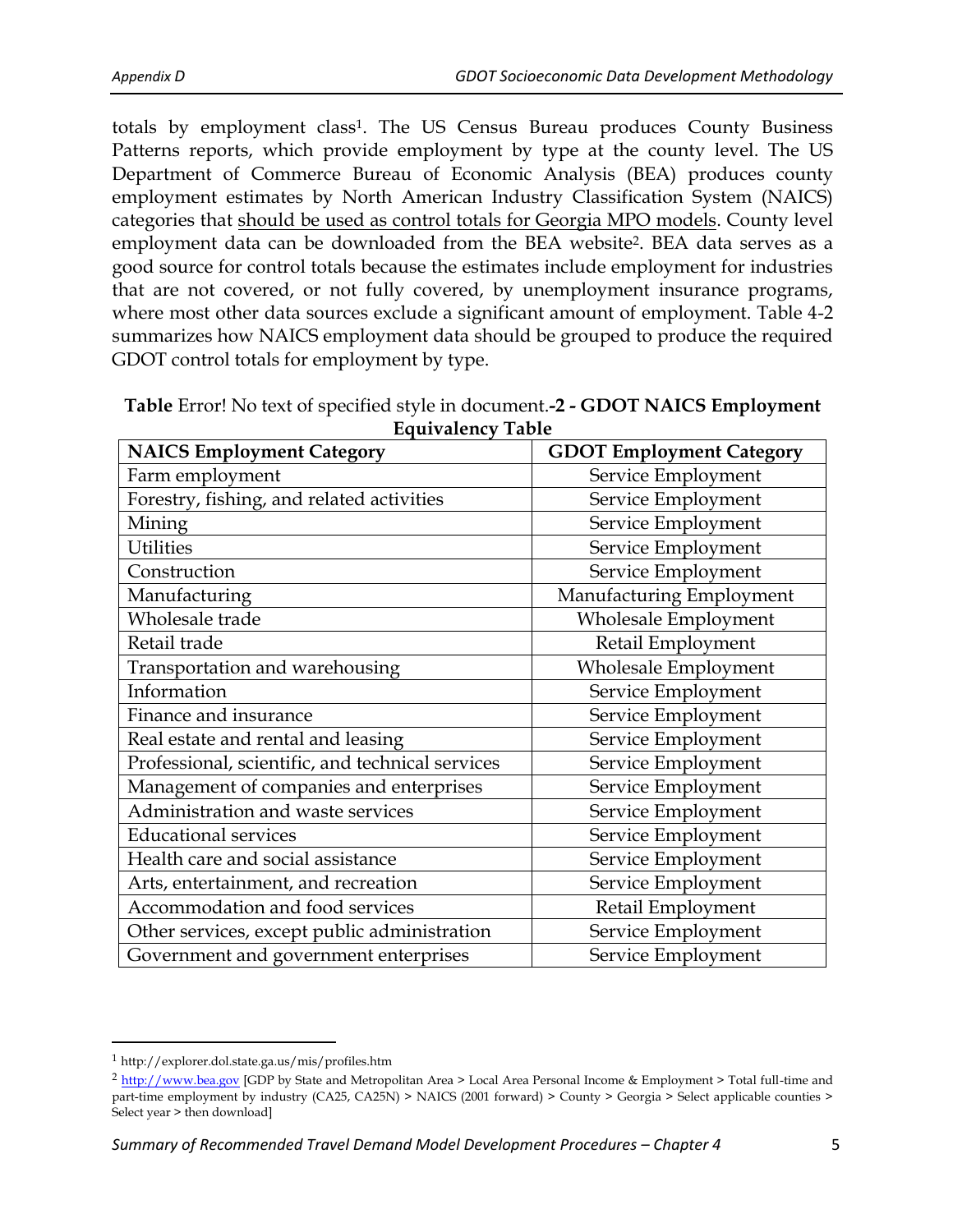If geocoded GDOL data is available for a base year it can be allocated to TAZ using a GIS system such as ArcGIS. This is a good option for assigning employment to TAZs because it represents relatively accurate estimates of small area employment by type and offers a systematic method to allocate employment to TAZs. GDOL data and even private vendor data sources (e.g. Dun & Bradstreet) often experience common issues that should be considered when used, including:

- Some employer headquarters may be outside the county in which the employment is actually located.
- Some employer records are not geocoded.
- Some records may be grouped to an arbitrary location within the county when the address could not be geocoded.
- There may be some duplication of records.
- GDOL data does not include sole proprietorships or other classes of employment that are not covered by unemployment compensation through the state.

In each instance these items will need to be checked to determine if the GDOL data or geocoding need to be modified to correctly represent the amount and location of employment within the county. Employment for large employers and the geocoded location of large employers should be verified because they have significant potential influence on work trips. Employment for school districts should be checked to ascertain that it represents employment at individual schools rather than just the school district headquarters location.

Census Longitudinal Employer-Household Dynamics (LEHD) Origin-Destination Employment Statistics (LODES) serves as a useful source for employment by type for small areas, when DOL data is unavailable. LODES employment data is available at the Census Block level, but it should not be used or applied at such small geographies due to methods that are employed to produce the data. It is reasonable to accumulate LODES data for all Census Blocks that are within a TAZ to estimate TAZ level employment data, however. As with all small area employment data sources, LODES data summarized at the TAZ level should be reviewed for reasonableness, including the issues previously described regarding GDOT and private vendor data.

If small area employment data is unavailable, TAZ estimates should be developed using a step-down process. The largest employers in a county should be identified and employment totals (by category) assigned to their respective TAZ. Employment is then allocated to TAZs based on each TAZ's share of the county's corresponding land use category<sup>3</sup> . Retail employment can be allocated based on a TAZ's share of the county's

 $\overline{a}$ <sup>3</sup> Future data development can be supported by similar land use acreage assignments based on proposed future land use plans.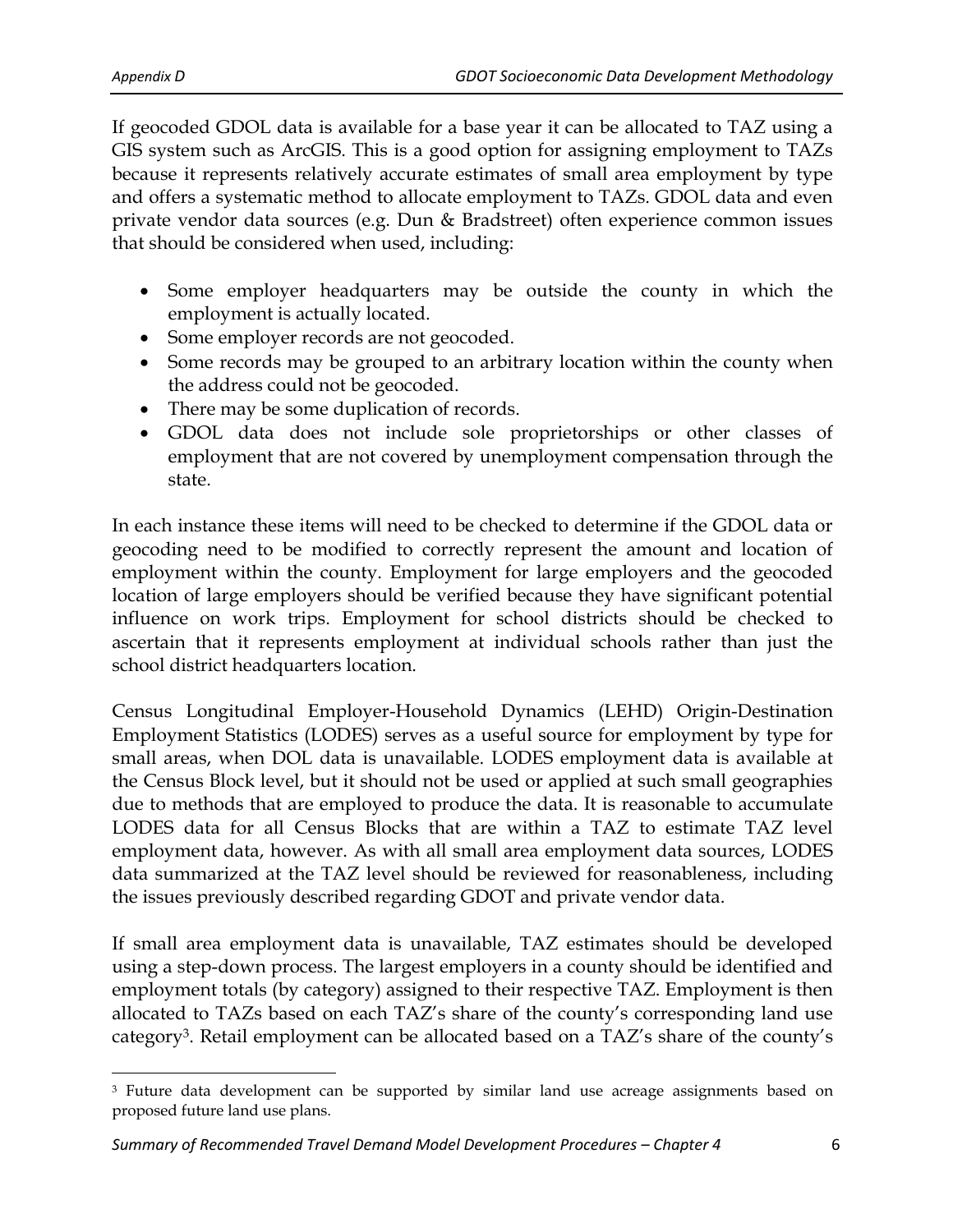commercial land use acreage. Service employment can be allocated based on a TAZ's share of the commercial and residential acreage. Manufacturing employment can be allocated based on a TAZ's share of the county's industrial land use acreage. Wholesale employment can be allocated based on a TAZ's share of the county's industrial and commercial acreage. Residential acreage can be used in conjunction with Census data to allocate county population to TAZs (particularly in future allocation). Rural/vacant developable acreage and un-developable acreage is useful in determining developable acreage for each TAZ (i.e., subtracting from total acreage). Developable acreage can serve as a weighting factor for data allocation (growth from the base year to the future year). A step-down process can also begin with exogenously estimated district-level employment control totals. Then the previously described step-down process could be applied within each district separately, instead of the county-level.

#### **Table** Error! No text of specified style in document.**-3 - Potential TAZ Land Use Database Variables**

| <b>Total Acres</b>                             |  |
|------------------------------------------------|--|
| <b>Existing Commercial Acres</b>               |  |
| <b>Existing Residential Acres</b>              |  |
| (best if stratified into density classes)      |  |
| <b>Existing Industrial Acres</b>               |  |
| <b>Existing Rural/Vacant Developable Acres</b> |  |
| <b>Undevelopable Acres</b>                     |  |
| <b>Future Commercial Acres</b>                 |  |
| <b>Future Residential Acres</b>                |  |
| (best if stratified into density classes)      |  |
| <b>Future Industrial Acres</b>                 |  |
| Future Rural/Vacant Developable Acres          |  |

#### **School Enrollment**

It is preferable to obtain enrollment totals for each school in the study area (Elementary, Middle, High School, Private Schools, Technical Schools, Colleges, and Universities). If individual enrollments are not available, then system-wide totals by type of school could be an option. When combined with a comprehensive list of schools, an average school size could be calculated and allocated to each school (by type) equally. School enrollments should be available from school systems or through directly contacting individual schools. However, other potential data sources also exist, such as the State Board of Education, the Georgia Department of Technical and Adult Education, or the State Board of Regents.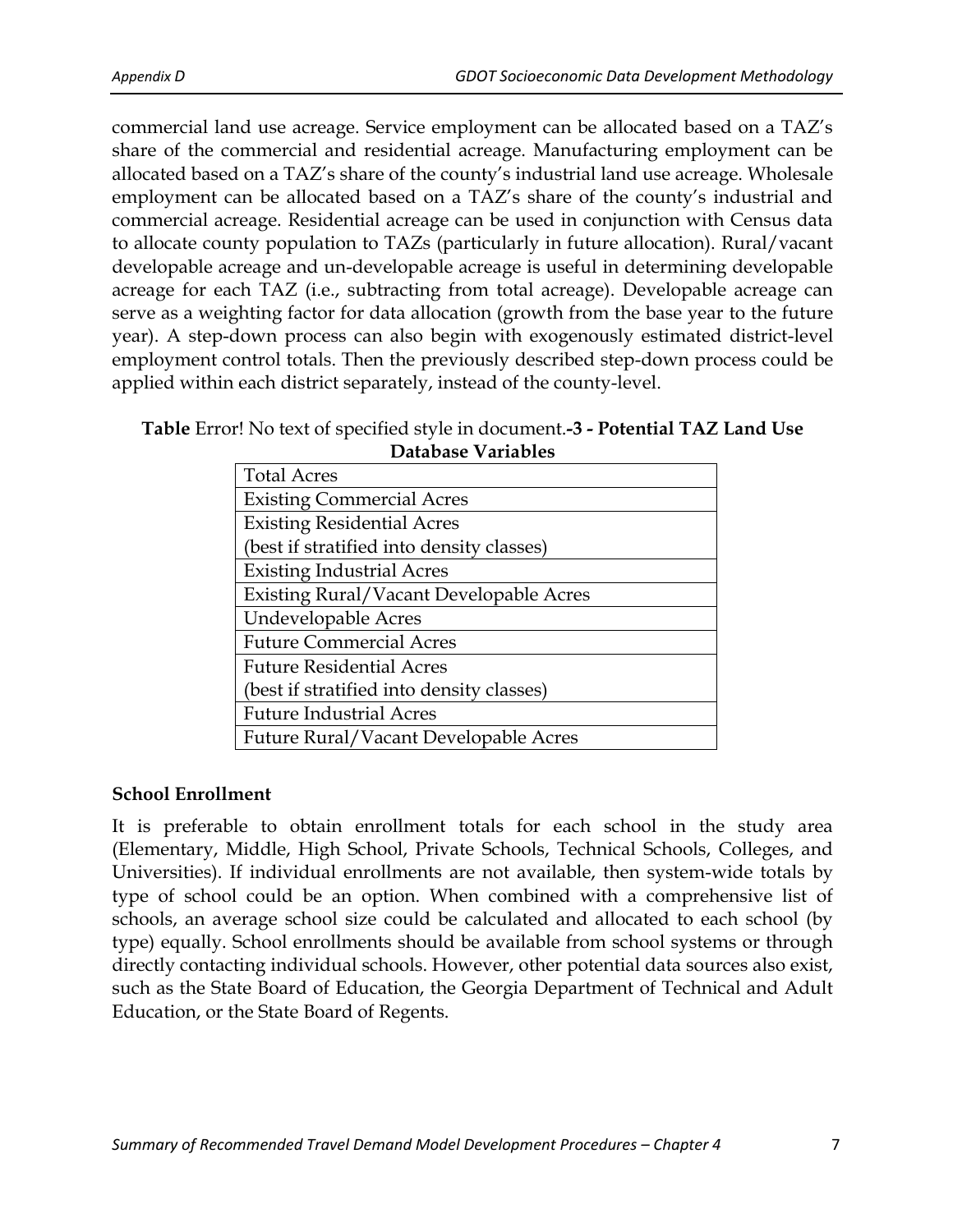### **Acres**

TAZ acreage can be estimated best using GIS. MPOs should each maintain a GIS layer for TAZ boundaries. A regularly maintained land use database would also assist in developing consistency in socio-economic data estimates.

# **Future Year Projections**

All MPOs are encouraged to consider future land use plans and significant infrastructure changes (sewer extensions, new highway access, economic development plans, etc.) into future long-range socio-economic forecasts.

The first step in developing future year projections is estimating regional population growth. Control totals for other forecast variables can be estimated based on the projected growth rate in population. For example, future total employment can be estimated by multiplying the base year ratio of employment and population to the projected population. The socio-economic data committee could provide guidance on shifts in the employment base that may need to be applied to future employment totals by type (e.g., reflect national trends of shifting to a more service oriented economy). Future school enrollment control totals (by type of school) can be estimated using the base year ratio of enrollment and population. Average enrollments can then be allocated to schools by type. Unless significant changes in unemployment rates and age distributions are expected, assuming employment and school enrollments follow the growth in population should be sufficient for transportation planning purposes.

There are many methods (and assumptions) for projecting population. Each MPO is responsible for developing future population forecasts. GDOT is responsible for ensuring that growth forecasts are reasonable. **Prior to allocating future projections to TAZs, MPOs should provide GDOT documentation of the process and assumptions**  for their growth forecasts. GDOT conducts reasonableness checks on county population growth forecasts. Reasonableness checks will compare MPO forecasts to population projections using various methods (linear, exponential, share, etc.). If MPO forecasts are substantially different from GDOT's expectations, GDOT will work with the MPO to resolve any disparities.

There are many approaches to developing socio-economic data for travel demand models. This section provides relatively simple approaches for developing data. Provided below are simplified descriptions of the approaches that have been presented.

### **Population and Households**

- Primary data source: Existing US Census block-level data for distribution
- Assign each block to a TAZ
- Aggregate block-level data to produce TAZ-level Census data
- If the base year is different than the Census: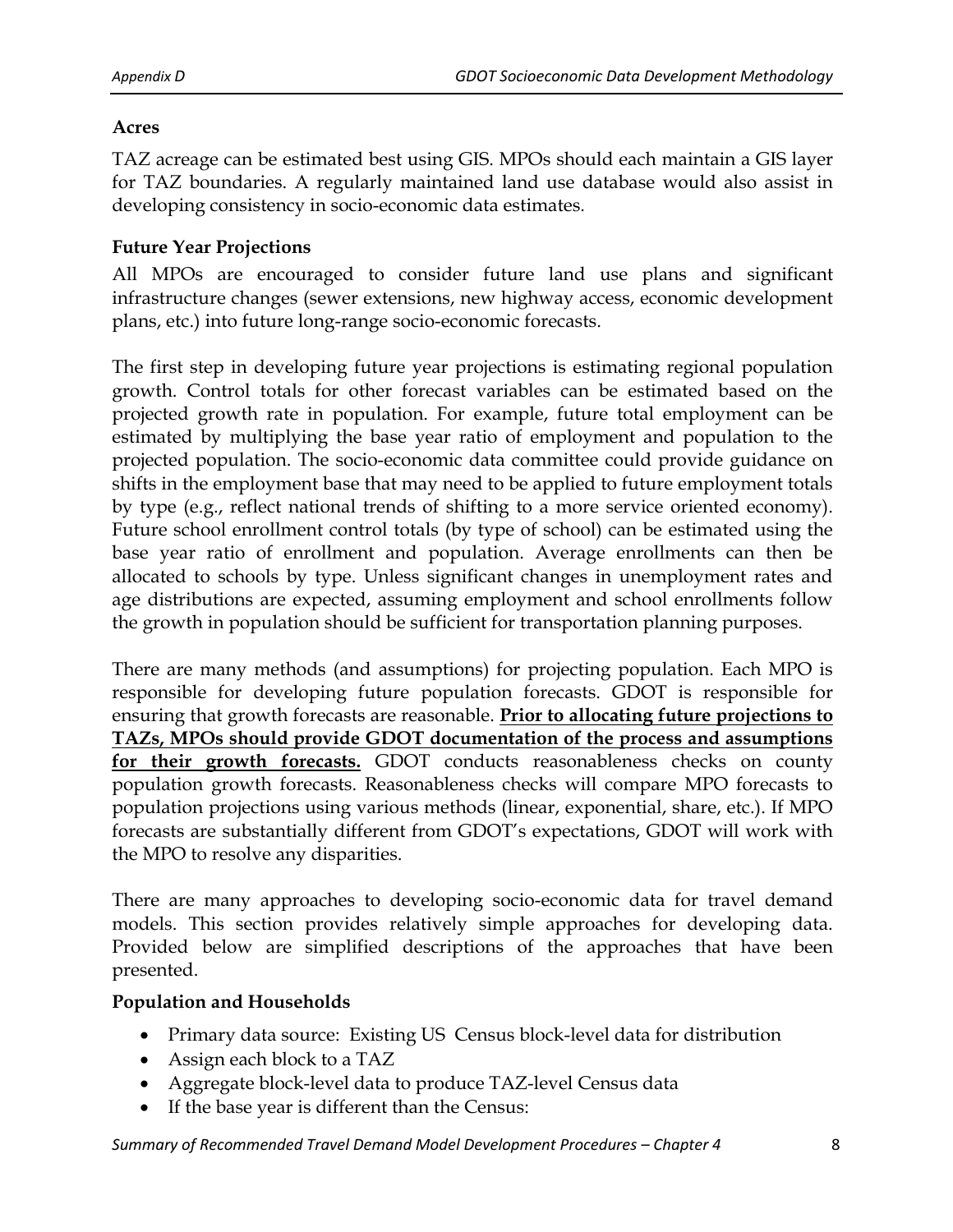- o Estimate growth in population & households since the last Census
- o Allocate the growth in population & households using share of residential acreage (perhaps weighted by district or area type) or some other rational process
- Collect county growth forecasts from the Georgia Office of Planning and Budget (OPB) to use as a potential guide or MPO growth forecasts from GDOT's REMI model
- Socio-economic data review panel reviews data and recommends appropriate modifications
- Submit base year population and households data for use in developing the travel demand model to GDOT for review (if GDOT is responsible for building the model)
- Develop and document the future regional projection methodology
- Socio-economic data review panel reviews methodology and projections and recommends appropriate modifications
- Submit projection methodology and proposed control totals to GDOT
- GDOT concurs or works with the MPO to reach an agreement on the methodology and control totals
- Allocate future population growth to TAZs
- Socio-economic data review panel reviews data and recommends appropriate modifications (may include multiple growth scenarios – at the discretion of the MPO and the data review panel)
- Submit future year data for developing the future year travel models to GDOT for review (if GDOT is responsible for building the model)

### **Median Income**

- Primary source: US Census Tract or Block Group level data
- Assign each TAZ to a Tract or Block Group
- Assign the Census median income to each TAZ
- If the base year is different than the Census (or for future data):
	- o Estimate the share of new households that fall within each income group (likely based on tract or planning level assumptions and/or local knowledge of specific new developments).
	- o Estimate the median income by calculating a weighted average of the Census data and the assumed distribution of new households.
	- o Income should be reported in 2010 dollars.

### **Employment by Type**

- Primary data sources:
	- o Bureau of Economic Analysis (BEA)
	- o Georgia Department of Labor (supplemented with County Business Patterns, private vendor sources, etc.)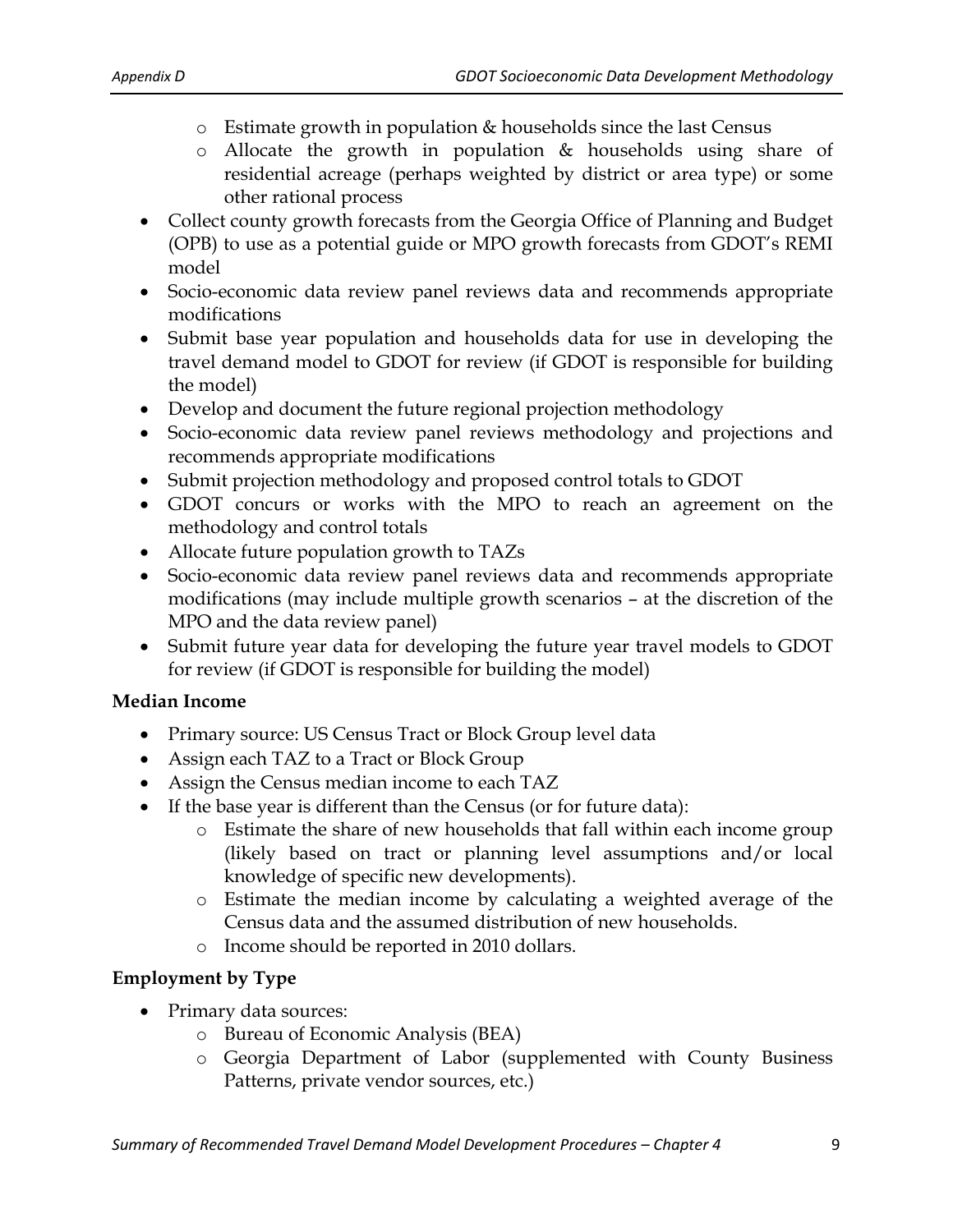- o Census Longitudinal Employer-Household Dynamics (LEHD) Origin-Destination Employment Statistics (LODES)
- Assign the employment data to their respective TAZs based on the latitude and longitude coordinates, if available (i.e. geocode)
- Geocode or aggregate small area employment data to TAZs and review for reasonableness
- Identify the area's largest employers, determine employment levels for them, and categorize the employment by type
- Assign the largest employers' data to their respective TAZs
- Subtract the largest employers from the county-level data
- If small area employment data is unavailable, allocate the remaining employment using the share of appropriate land-use acreage (perhaps weighted by district or area type) or some other rational process
	- o Employment Class and Potential Associated Land Use Categories
		- Retail Commercial
		- Service Commercial & Residential
		- Manufacturing Industrial
		- Wholesale Industrial & Commercial
- Socio-economic data review panel reviews data and recommends appropriate modifications
- Submit base year employment data for use in developing the travel demand model to GDOT for review (if GDOT is responsible for building the model)
- Estimate future employment control totals as a function of projected population growth and projected shifts in the economic base of the region
- Socio-economic data review panel reviews employment projections and recommends appropriate modifications
- Submit employment projection assumptions and proposed control totals to GDOT
- GDOT concurs or works with the MPO to reach an agreement on the assumptions and control totals
- Allocate future employment growth to TAZs
- Socio-economic data review panel reviews data and recommends appropriate modifications (may include multiple growth scenarios – at the discretion of the MPO and the data review panel)
- Submit future year data for GDOT review and use in developing the future year travel models

# **School Enrollment**

- Primary data sources: Local school boards, private schools, State Board of Education, State Board of Regents, and the Georgia Department of Technical and Adult Education.
- Manually assign school enrollment data to TAZs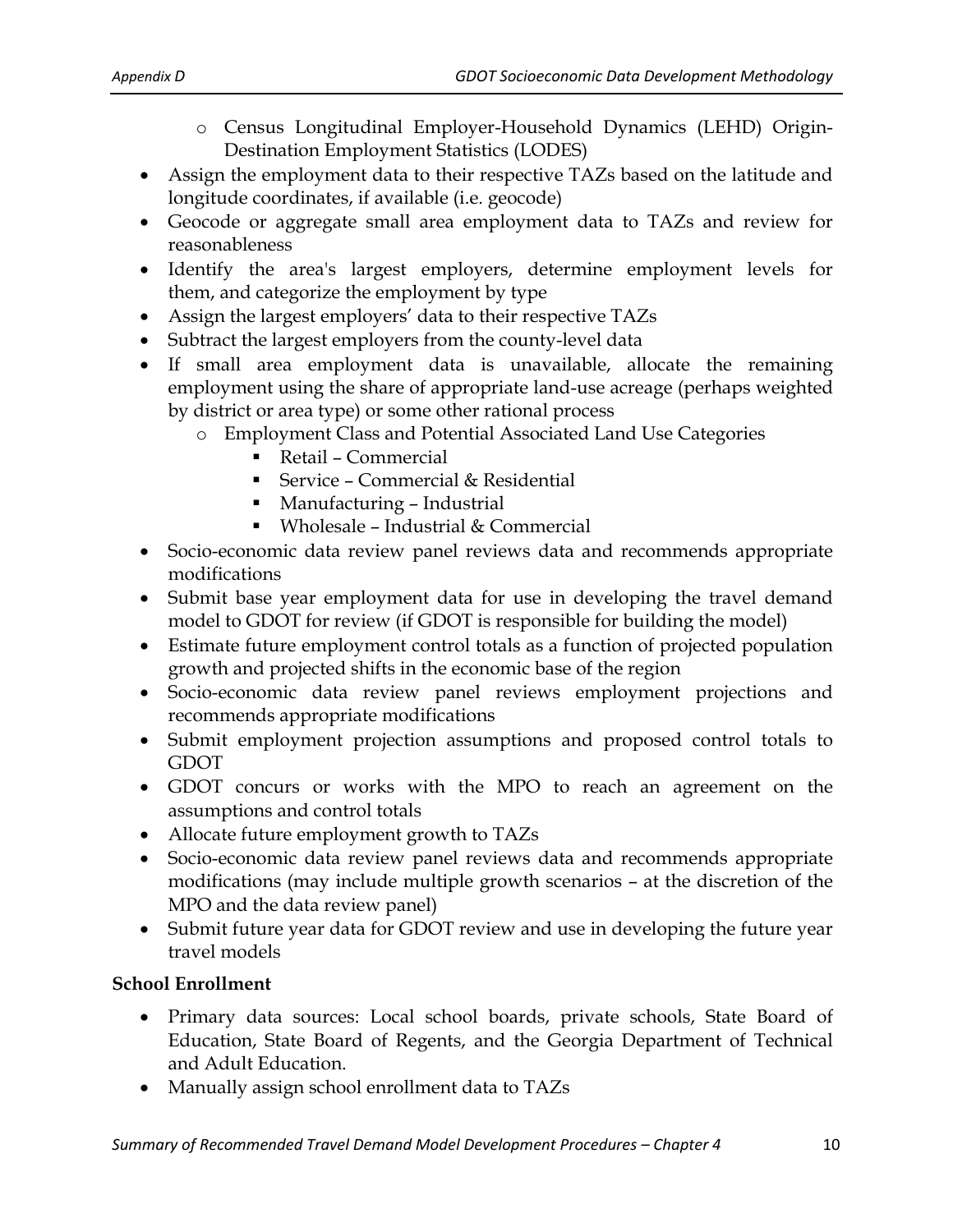- If specific school enrollments are unavailable:
	- o Obtain school system total enrollments by type of school
	- o Obtain lists of schools and assign each school to its appropriate TAZ
	- o Determine the number of schools by type and calculate an average school size by type
	- o Assign the average number of students in each school by type to each school's TAZ
- Ensure TAZ service employment is reasonable for zones with schools to account for employment at schools

# **Acres**

 Develop a GIS-based TAZ layer and calculate total acres using the geography of the zones (if possible determine and report the total acreage that is developable and undevelopable)

# **Procedures to Check the Socio-Economic Data**

### **Population per Household Ratio**

- Generally does not exceed 7 persons per household.
	- o Anything over 7 persons per household should be explainable by some form of group housing within the TAZ.
	- o Do not include population in hospitals, nursing homes, and prisons since the people who reside in these facilities are not making trips on the network. These populations are removed from the TAZ. For these types of businesses, the employment alone will reasonably generate the trips associated with these facilities.
- Will decrease gradually over time, but not more than a few tenths. A drop of more than 0.5 persons per household over a 20 year span is significant.
- Will typically be greater in suburban counties than in the center of a city.
- Is not less than 1.0 this would correspond to a household that has no population which by definition does not exist (household is a populated home).

# **Households (Occupied)**

- **Do not decrease** from existing to future projections without an explainable reason (e.g., redevelopment of a residential area into a commercial property – not a common occurrence).
- Change in households should show a similar pattern to change in population.

# **Households per Acre**

- Over 4 households per acre would represent multifamily housing. Multifamily housing is typically located nearby a higher functional classification road (i.e., they are not generally located in rural or isolated areas).
- Over 6 households per acre would signify multistory buildings. Again, check location for reasonableness.